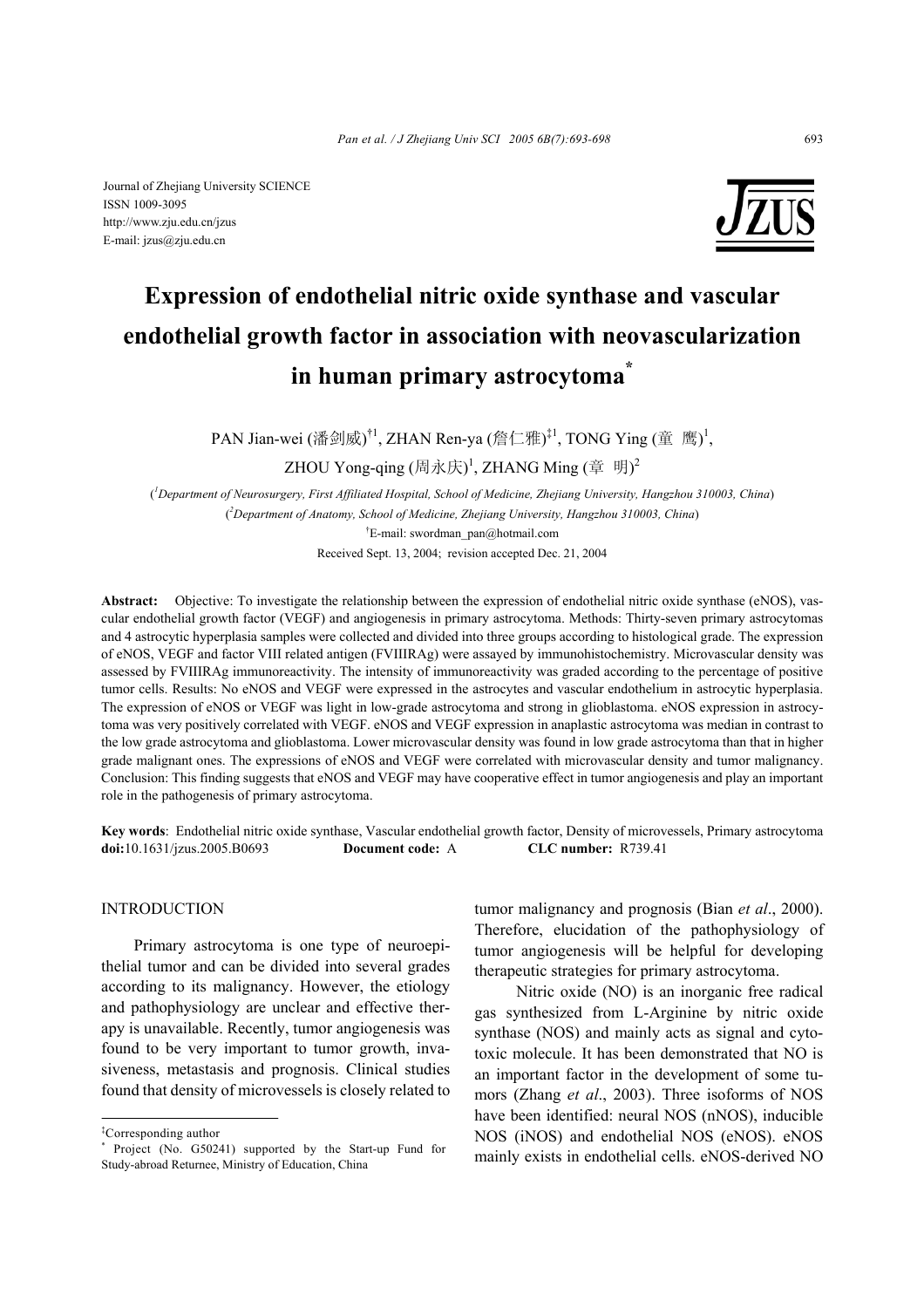plays a very important role in the regulation of vasodilation and vascular permeability. Excessive expression of eNOS was found in several kinds of tumors and could influence tumor blood supply.

Vascular endothelial growth factor (VEGF) is also crucial to tumor angiogenesis (Zachary and Gliki, 2001). VEGF family is essential for endothelial cell differentiation and for the sprouting of new capillaries from preexisting vessels during development. In vitro studies indicated that VEGF can promote proliferation of endothelial cell and vascular permeability (Zachary and Gliki, 2001). A series of intracellular signal transduction initiated by NO is synthesized by eNOS partially induce the process. eNOS can be activated by VEGF through PI-3K/Akt kinase (Koistinen *et al*., 2001). NO can up-regulate VEGF expression (Wang *et al*., 2001). Up to date, however, there is no report about alternation of eNOS in relation to density of microvessels, vascular endothelial growth factor (VEGF), malignancy and prognosis in situ. Therefore, we investigated the relationship between eNOS, VEGF expression and density of microvessels, malignancy and prognosis in human primary astrocytoma.

#### METHODS

#### **Tissue samples**

Thirty-seven samples were obtained from patients with primary astrocytomas in the First Affiliated Hospital of Zhejiang University. Four astrocytic hyperplasia samples were obtained from the patients with other brain lesions (brain injury, cavernous angioma, or arteriovenous malformations) as control. There were 23 male and 14 female patients in the group. The ages of the patients ranged from 4 to 71 years, the mean age was 38 years. The 37 astrocytomas were diagnosed as low-grade astrocytoma in 6 cases, anaplastic astrocytoma in 12 cases, and glioblastoma in 19 cases. The histological grade of the tumors was classified according to the World Health Organization Criteria (Percy *et al*., 1990) (Astrocytoma was categorized into low-grade astrocytoma, anaplastic astrocytoma and glioblastoma).

#### **Immunohistochemical analysis**

Formalin-fixed, paraffin-embedded specimens

were used for this study. Sections (4 µm) were deparaffinized in xylene and rehydrated through a graded ethanol series to water after a wash in 0.05 mol/L Tris-buffered saline (TBS) (pH 7.6), immersed in 0.01 mol/L citrate buffer (pH 6.0) and micro-waved two times, for 10 min each time, for antigen retrieval. Slides were then cooled to room temperature and rinsed in TBS for 5 min. Endogenous peroxidase was blocked by a 30-min incubation in TBS containing 3% hydrogen peroxide, at room temperature. After additional washing in TBS, nonspecific binding was blocked with 7.5% normal goat serum at 37 °C temperature for 30 min. The samples were incubated overnight at 4 °C with rabbit polyclonal antibody against human eNOS (1:50 dilution; Boster Biotechnical Corp., Wuhan, China), mouse polyclonal antibody against human VEGF or mouse monoclonal antibody against human factor VIII related antigen (FVIIIRAg) (1:50 dilution; Zhongshan Biotechnical Corp., Beijing, China). Immunostaining for eNOS and VEGF, FVIIIRAg were performed in serial sections. Sections were washed with TBS three times, for 5 min each time, and were then incubated with bioaylated goat anti-mouse IgG and anti-rabbit IgG mouse polyclonal antibody against human VEGF (Zhongshan Biotechnical Corp., Beijing, China) at room temperature for 30 min. After two 5 min rinses with TBS, the sections were treated with peroxidase-conjugated streptavidin (Zhongshan Biotechnical Corp., Beijing, China) for 30 min at 37 °C. Diaminobenzidine/hydrogen peroxide was used as a chromogen, and a hematoxylin counterstain was applied. Sections were dehydrated in alcohol, cleared in xylene, and mounted. The specimen from patient of mammary adenocacinoma was used as a positive control and was confirmed to show the same intensity of immunoreactivity for eNOS or VEGF in each batch of staining. Normal rabbit serum was used as the negative control for eNOS and VEGF.

In the tumor tissue, the positive cell was the yellow or brown-yellow cell stained by three kinds of antibodies. Then, the percentage of positive tumor cells was counted under microscope and was used as labelling index (LI) which is equal to the number of positive cells in the number of counted cells. LI was used to classify the tumor into 4 grades: grade 0 (*LI*<5%); grade 1 (5%≤*LI*≤25%); grade 2 (25%<*LI*≤50%); grade 3 (*LI*>50%). The intensity of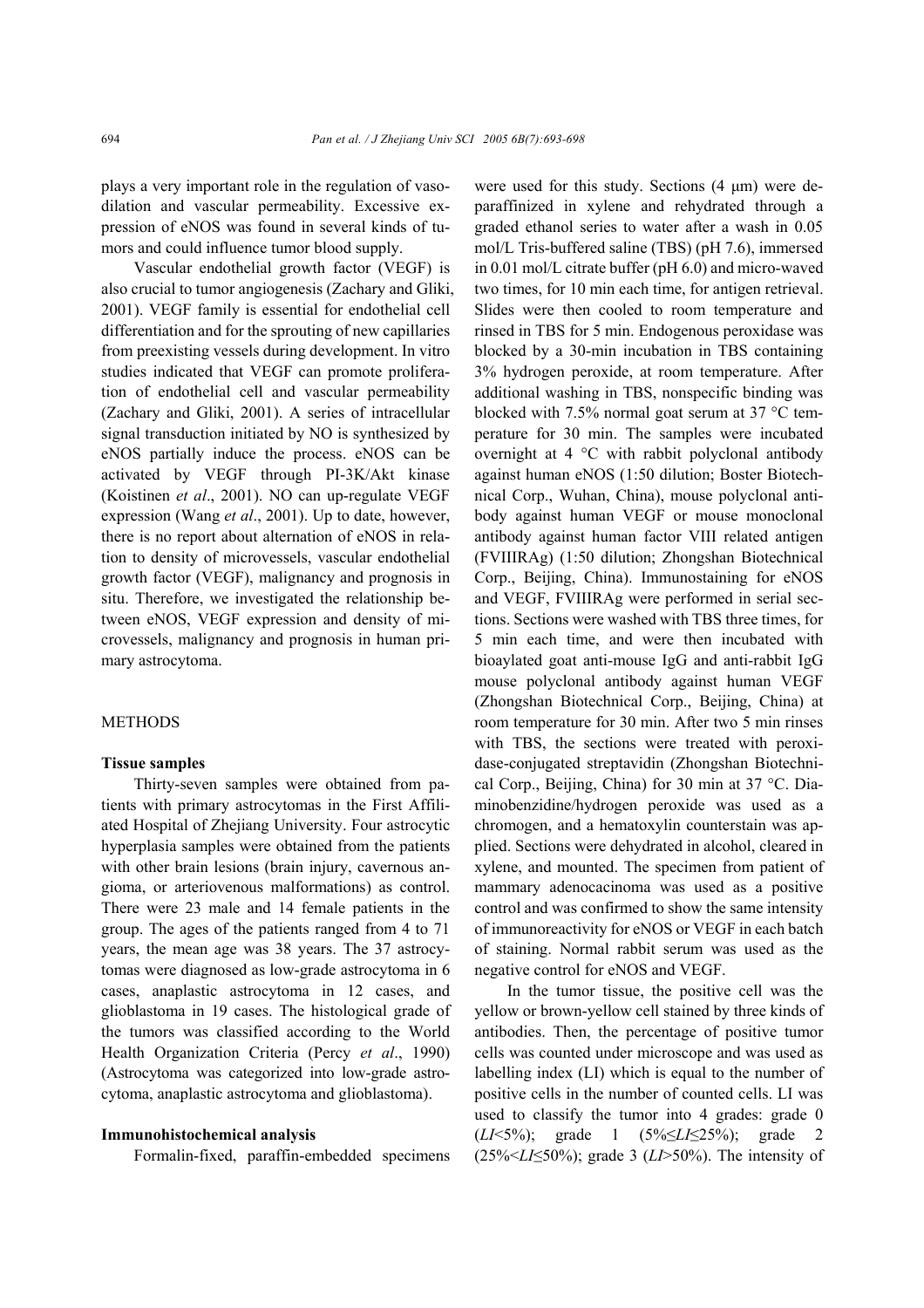immunoreactivity for eNOS or VEGF in tumor vessels was graded on a scale of grades  $1-3$ : grade 1: slight staining or no detectable staining; grade 2: moderate staining; grade 3: intense staining.

#### **Density of microvessels**

Under microscope, endothelial cells were yellow or brown-yellow stained by FVIIIRAg antibodies. So, the density of microvessels (MVD) in tumor tissue was assessed by the number of FVIIIRAg-positive microvessels per microscopic field.

#### **Statistical analyses**

SPSS10.0 statistical software was applied and the results were analyzed by Mann-Whitney tests and Spearman rank correlation. For all statistical analyses, a value of *P*<0.05 was considered to be significant.

## **RESULTS**

## **Relationship between eNOS expression and tumor malignancy**

There were no eNOS expression in the astrocytes and vascular endothelium in astrocytic hyperplasia. In low-grade astrocytoma, eNOS LI (eNOS-ir) was low and the tumor cells were mainly lightly stained, but the vascular endothelial cells were stained obviously (Fig.1a). eNOS was strongly expressed in glioblastoma (Fig.1b). The strongest expression was localized in the tumor cells giant around the necrotic region. There were many eNOS positive microvessels and deeply stained endothelial cells, and some glomerulus-like positive vascular structures in the glioblastoma (Fig.1c). eNOS expression in anaplastic astrocytoma (Fig.1d) was median compared to that in



**Fig.1 (a) Low grade astrocytoma: Light and few expressions of eNOS in tumor cell, but comparatively strong in the vascular endothelial cells (immunohistochemical staining ×400); (b) Glioblastoma: eNOS strongly expressed in tumor cells (immunohistochemical staining ×400); (c) Glioblastoma: Glomerulus-like eNOS positive vascular structure (immunohistochemical staining ×400); (d) Anaplastic astrocytoma: Median expression of eNOS in tumor cells (immunohistochemical staining ×400); (e) Low grade astrocytoma: Light expression of VEGF in a few tumor cells, but obvious in the vascular endothelial cells (immunohistochemical staining ×400); (f) Anaplastic astrocytoma: Median expression of VEGF in tumor cells (immunohistochemical staining ×400)**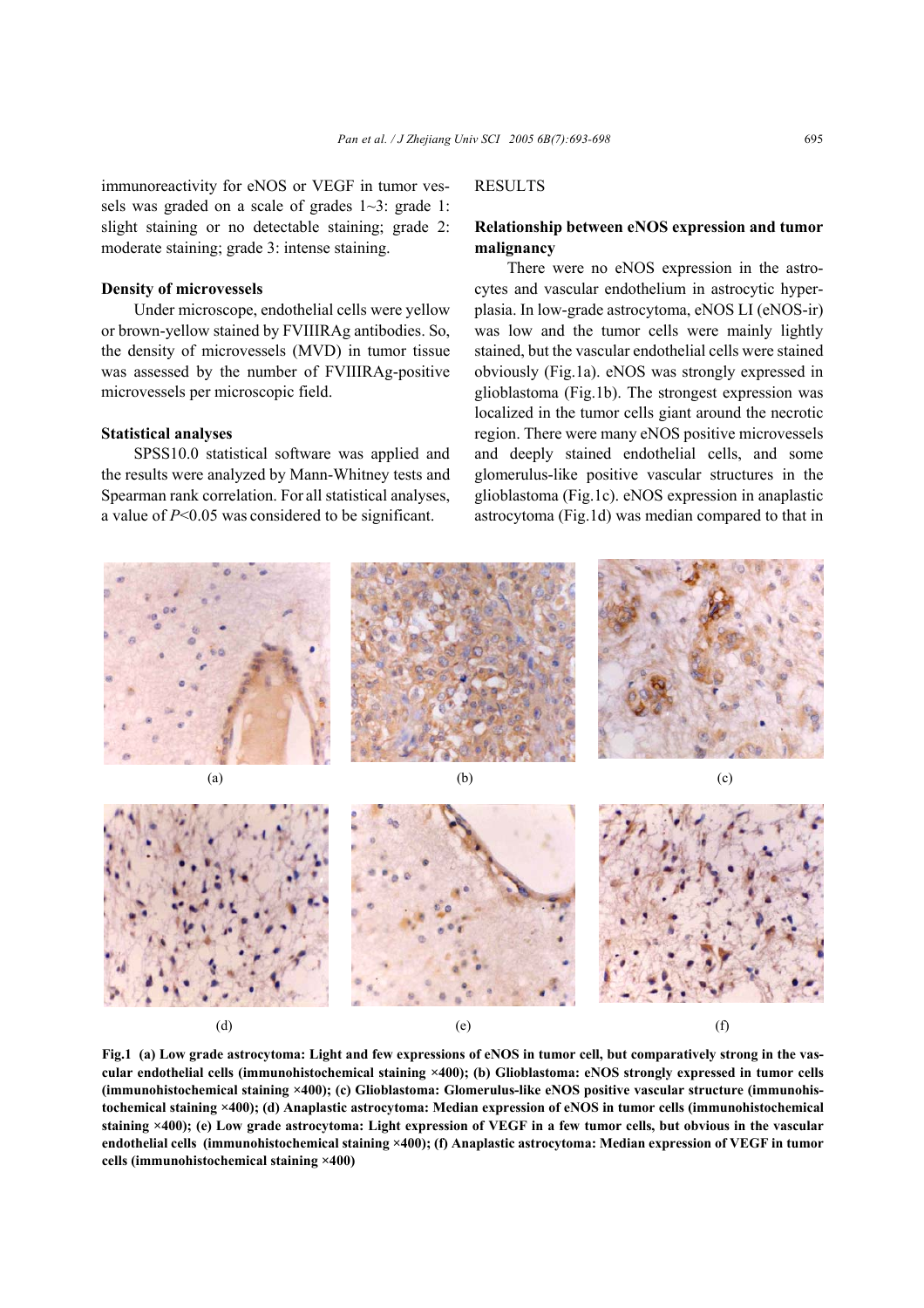the low grade astrocytoma and glioblastoma. The positivity and the stain degree of the tumor cells and endothelial cells varied in the anaplastic astrocytoma. Except for astrocytic hyperplasia and low-grade astrocytoma, there were significant differences between all other groups  $(P<0.05)$  (Table 1).

## **Relationship between VEGF expression and tumor malignancy**

The astrocytes and vascular endothelium present in astrocytic hyperplasia were not stained. The distribution of VEGF was in accordance with eNOS in astrocytoma. There were not stained or a few lightly stained tumor cells in low-grade astrocytoma, but the endothelial cells in the bigger vessels were stained obviously (Fig.1e). In anaplastic astrocytoma and glioblastoma, the tumor cells were stained darker (Fig.1f) and the labelling index of tumor cells (VEGF-ir) became higher when the astrocytoma became more and more malignant. There was also significant difference between all groups (*P*<0.01) (Table 1).

**Table 1 eNOS-ir, VEGF-ir, MVD in astrocytic hyperplasia and astrocytoma** 

|       |                | Grade No. $eNOS-ir$ (%)      | VEGF-ir $(\% )$                 | $MVD$ (mf <sup>-1</sup> )     |
|-------|----------------|------------------------------|---------------------------------|-------------------------------|
| Н     | $\overline{4}$ | 0.00                         | 0.00                            | $8.25 \pm 1.71$               |
| LA.   | 6              | $3.07 \pm 2.24$ <sup>*</sup> | $4.43 \pm 2.33$ <sup>**</sup>   | $11.83 \pm 3.50$              |
| AA    |                | 12 $31.35 \pm 19.17$ **      | $23.85 \pm 13.34$ **            | $20.87 \pm 4.57$ <sup>*</sup> |
|       |                | GBM 19 71.20±13.98**         | $58.63 \pm 15.02$ <sup>**</sup> | $34.72\pm9.56$ **             |
| Total |                | 41 $42.61 \pm 32.13$         | $34.80 \pm 26.76$               | $24.73 \pm 12.35$             |

Note: Analyzed with Mann-Whitney tests. \* : Compared with previous groups, *P*<0.05; \*\*: Compared with previous groups, *P*<0.01. eNOS-ir: Labelling index of eNOS; VEGF-ir: Labelling index of VEGF; MVD: Microvascular density; H: Astrocytic hyperplasia; LA: Low-grade astrocytoma; AA: Anaplastic astrocytoma; GBM: Glioblastoma; mf<sup>−</sup><sup>1</sup> : per microscopic field

## **Relationship between MVD and tumor malignancy**

There was no FVIIIRAg in the tumor cells. Relatively lower MVD was shown in low-grade astrocytoma compared to that of more malignant ones (Table 1). Most vessels found in astrocytic hyperplasia and low-grade astrocytomas were bigger vessels. In contrast, there were a lot of microvessels in glioblastoma.

## **Relationship between eNOS, VEGF expression and MVD**

The laws governing eNOS expression have some

correlation with VEGF and MVD in astrocytoma and astrocytic hyperplasia (Fig.2). MVD and the positivity of eNOS and VEGF increased with higher histological grade, eNOS-ir, VEGF-ir and MVD were higher in glioblastoma than in anaplastic and low-grade astrocytoma. eNOS, VEGF and MVD positively correlated with each other.



**Fig.2 The obvious positive correlation of the expression of eNOS and VEGF** 

eNOS-ir: Labelling index of eNOS; VEGF-ir: Labelling index of VEGF; Cases 1−4: Astrocytic hyperplasia; Cases 5−10: Low-grade astrocytoma; Cases 11−22: Anaplastic astrocytoma; Cases 23−41: Glioblastoma

#### DISCUSSION

Previous reports demonstrated that eNOS-derived NO promotes vasodilation, inhibits smooth muscle cell growth and diminishes platelets aggregation. eNOS was excessively expressed in various tumor cells, promoting angiogenesis and providing essential blood supply for tumor growth (Ziche and Morbidelli, 2000). NO was mainly synthesized by eNOS and nNOS in glioblastoma. In present study, we demonstrated that eNOS expression in tumor cells and microvessels were correlated with histological grade in primary astrocytoma in situ, corresponding to Iwata *et al*.(1999)'s observations. We also found that there were no eNOS expressed in astrocytic hyperplasia. Our results suggested that over-expressed eNOS in astrocytoma play a crucial role in tumor angiogenesis.

Tumor angiogenesis is the process that the neovasculature sprouting from tumorous tissue and its surroundings which is important to invasiveness and metastasis, and related closely to malignancy and prognosis of tumor (Iwata *et al*., 1999). Angiogenesis consists of vasodilation and hyperpermeability, en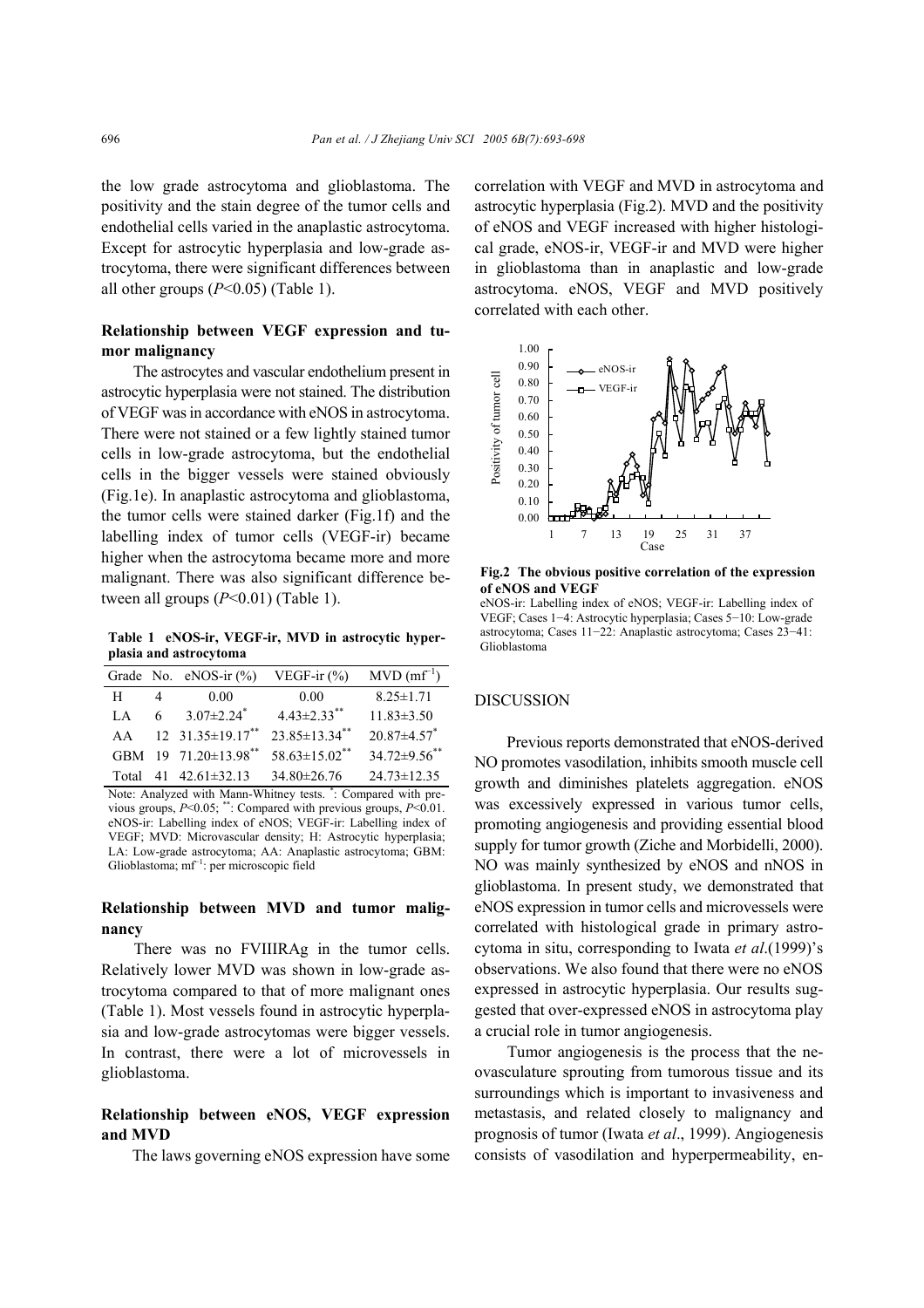dothelial proliferation, remodeling of extracellular matrix, endothelial migration and formation of cellular cord, tubular structure formation. The processes are tightly regulated by actions of NO. NO is synthesized by eNOS in endothelial cell via GC/cGMP (guanylate cyclase/cyclic guanosine monophosphate) inhibit platelet aggregating, keep vessels in dilation and hyperpermeability.

NO can act on MAPK (mitogen activated protein kinase), promote mitosis and proliferation of endothelial cell (Bian *et al*., 2000). However, free radical-ONOO<sup>−</sup> derived from interstitial NO act on MMPs (matrix metalloproteases) or inhibit the effect of TIMPs (tissue inhibitor of metalloproteases), this make MMPs more active (Phillips *et al*., 2001), change the ingredients of extracellular matrix, help the movement of endothelial cell and formation of cellular cord.

In the present study, eNOS was found not only in endothelial cells but also in tumor cells, NO produced by endothelial cells and tumor cells could work in vascular structure and extracellular matrix simultaneously. But because of the semi-life of NO is very short and its effective distance is very close, the location of eNOS indicated its possible that NO produced by endothelial cell act mainly on the surrounding endothelial cells, blood ingredients and other vascular structures, keep vessels in dilation, promote the proliferation and movement of endothelial cells. However, NO produced by tumor cells works on the interstitium mainly, changes the construction of extracellular matrix, and helps endothelial cells move to form cellular cord. The correlation between positivity of tumor cell and positive degree of microvessels demonstrated that NO produced by endothelial cells and tumor cells have a cooperative effect in tumor angiogenesis.

Vascular growth factor family (esp. VEGF) have a definite effect of dilating vessels, promoting tumor blood supply, angiogenesis, proliferation, movement of endothelial cell and formation of tubular structure through several mechanisms (Ludwig *et al*., 2000). Nishikawa (1998) found VEGF expressed in all kinds of brain tumors, and its expression was related to tumor malignancy. Our study also found highly expressed VEGF had an obvious positive correlation with tumor malignancy and microvascular density in astrocytoma.

VEGF promote angiogenesis through a lot of pathway (Zachary and Gliki, 2001). Several studies show that lots of effect of VEGF was achieved through eNOS/NO (Morales-Ruiz *et al*., 2000). VEGF act on Flk-1/KDR (Koistinen *et al*., 2001), then through PI3K/Akt act on Ser1177 or Ser1179 in eNOS of endothelial cells to active eNOS (Fulton *et al*., 1999), produce NO to dilate vessels and promote angiogenesis. Murohara *et al*.(1998) and co-workers guessed that angiotrophic effect of VEGF would weaken, and even disappear when eNOS is lacking in eNOS knocked-out mouse. Fukumura *et al*.(2001) thought that VEGF only had effect on eNOS to produce NO, but no effect on iNOS. Besides, VEGF can promote eNOS expression by stimulating endothelial through Flk-1/KDR (Bouloumie *et al*., 1999) and NO can promote VEGF expression directly or through second messages such as protein enzymes, calcium in cell (Wang *et al*., 2001).

We found the distribution of eNOS was unified with VEGF finely, which suggest that eNOS and VEGF have a cooperative effect. This give a morphological support in situ to the studies mentioned above. The status is more obvious in the necrotic area in coordination with the research of Kimura *et al*.(2000), we suggested that NO can act on NRE (hypoxia response element) or elevate HIF-1 (hypoxia inducible factor-1), then promote the expression of VEGF.

In this study, eNOS and VEGF are correlated to microvascular density, suggesting that anti-angiogenic therapy could be a new therapeutic strategy of astrocytoma. In fact, a few animal experiments focusing on this strategy had been done. For example, Swaroop *et al*.(2000) found that NOS inhibitor could decrease blood supply of glioma and add tumor necrosis, then give a therapeutic efficiency. Our research provide the morphological proof of tumor tissue in situ, suggesting that inhibit eNOS combined with VEGF receptor could probably produce the more effective anti-angiogenic effect.

#### **References**

- Bian, X.W., Du, L.L., Shi, J.Q., Cheng, Y.S., Liu, F.X., 2000. Correlation of bFGF, FGFR and VEGF expression with vascularity and malignancy of human astrocytomas. *Anal Quant Cytol Histol*, **22**(3):267-274.
- Bouloumie, A., Schini-Kerth, V.B., Busse, R., 1999. Vascular endothelial growth factor up-regulates nitric oxide syn-